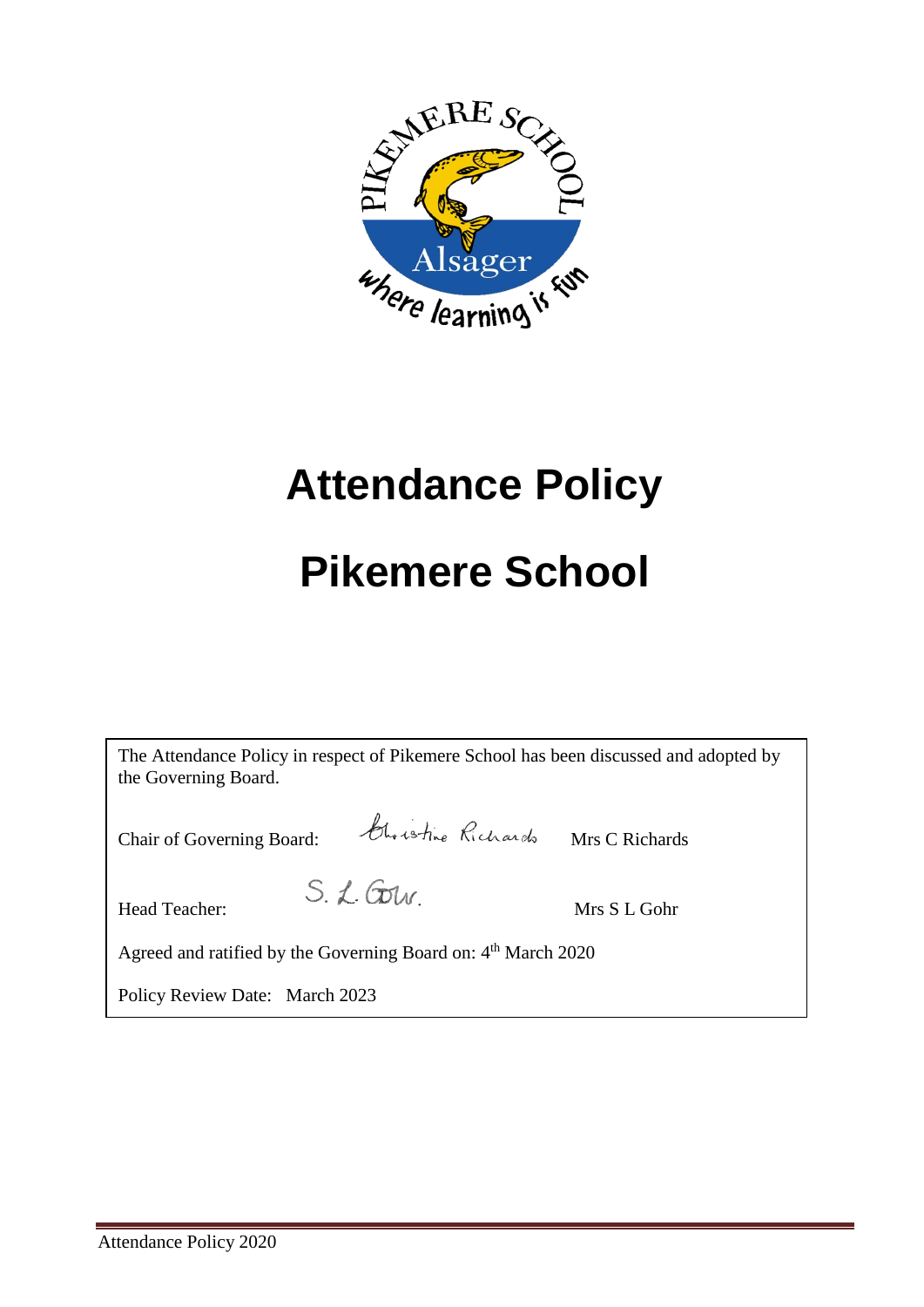## **Attendance Policy**

Pikemere School recognises that punctual and regular school attendance is an essential precondition of social inclusion and a prerequisite to effective learning. Reducing absence and persistent absence is a vital and integral part of our schools aims, and we work closely with the local authority to:

- promote children's welfare and safeguarding
- ensure that every pupil has access to the full-time education to which they are entitled
- ensure that pupils have the opportunity to succeed whilst at school
- ensure that pupils have access to the widest possible range of opportunities when they leave school.

By law, schools are required to record the attendance register once at the beginning of the morning session and once during the afternoon, whether the pupil is present, absent, engaged in an approved, supervised educational activity off-site, or unable to attend due to exceptional circumstances as defined in regulation 6(5).

If a compulsory school-age pupil is absent, the register must show whether the absence is authorised or unauthorised. It must also record the nature of any approved, supervised educational activities.

The current regulations adhered to by the Governors and staff at Pikemere are; **[The Education](http://www.opsi.gov.uk/si/si2006/20061751.htm)  [\(Pupil Registration\) \(England\) Regulations 2006](http://www.opsi.gov.uk/si/si2006/20061751.htm)**, which came into force on 1 September 2006.

**The regulations linked to holidays have been changed. In April 2012, the Government accepted Charlie Taylor's recommendation to challenge the culture of the expected term time holidays and to set out clear expectation that term time holiday leave should only be granted in 'exceptional circumstances'.** 

**If, despite the law, a parent wishes to write to the Headteacher detailing the exceptional circumstances, we would recommend that this is done well in advance of booking a holiday.** 

**In order to address any unauthorised absence such as a holiday, the local authority may decide to issue a Fixed Penalty fine and / or prosecute parents under the Education Act 1996.**

#### **The Governing Body at Pikemere School will not support children being taken out of school for a holiday at any time during the school year unless there are exceptional circumstances.**

Children should only be absent from school as a result of illness or medical treatment. Parents should contact the school before 9am, by telephone, email or using the absence reporting facility on Parentmail. Parents can expect to receive a letter from the school requesting written explanation for unexplained absences.

The class register at Pikemere School will be taken twice daily between 8.55am and 9.05am and between 1pm and 1.10pm (EYFS/KS1) and 1.15pm and 1.25pm. (KS2). The registers will be checked by the school office every day between 9.15am and 9.30am and absences will be followed up by a telephone call if we have not received any notification of absence. A text message will be sent to parents who do not respond asking them to contact school immediately. If a child's whereabouts cannot be established, an N is used in the register. In the event that a